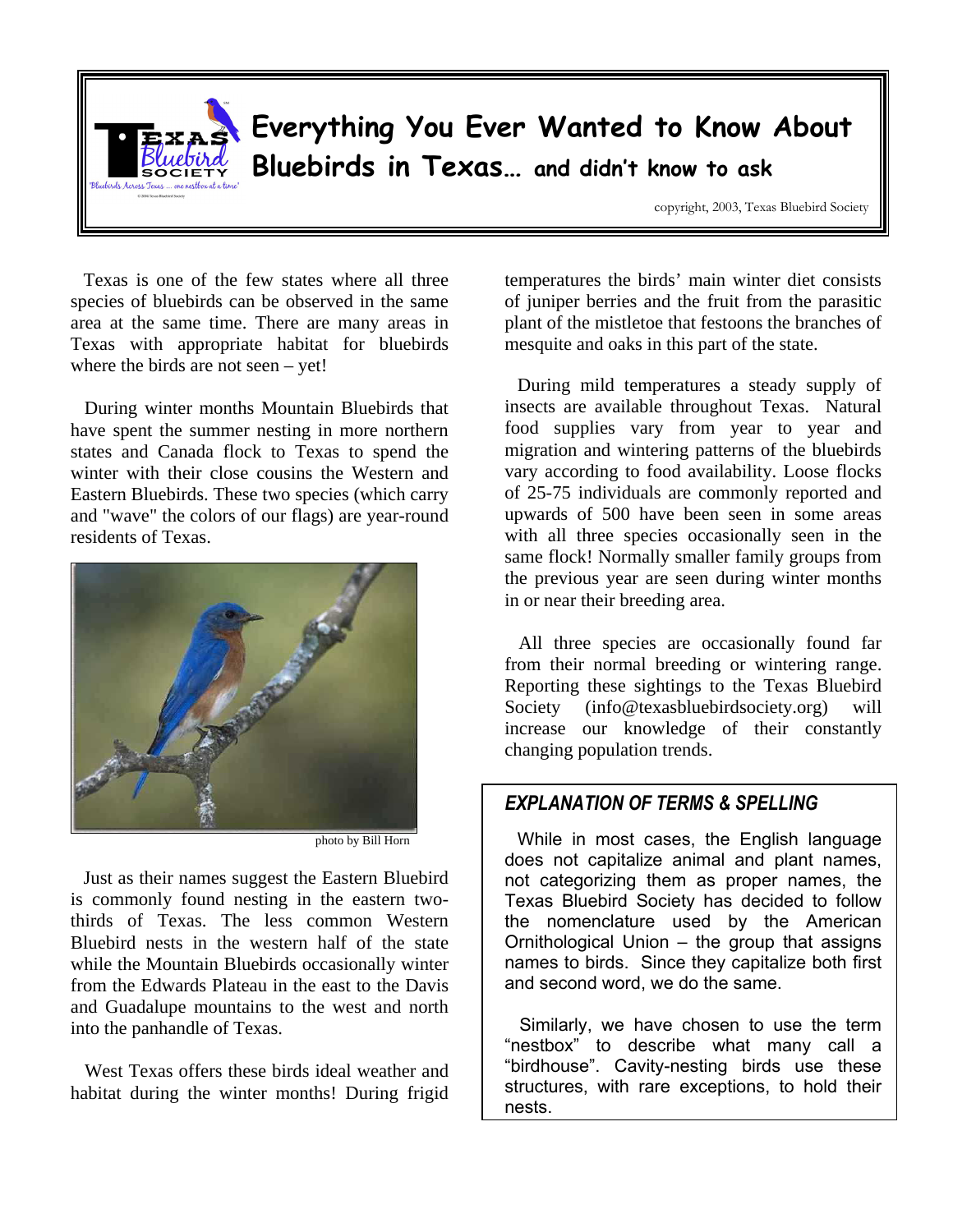### **WHY SAVE BLUEBIRDS?**

 Historically bluebirds have been one of the most been mentioned in songs, poems or appeared on greeting cards as often as the "Bluebird of Happiness". Being one of relatively few cavity nesting birds they rely on natural cavities, abandoned woodpecker homes or concerned people who build nestboxes, place them in ideal habitat (somewhat open area; shaded from late afternoon sun; overlooking short grassy area) and afternoon sun; overlooking short grassy area) and then monitor the nestboxes  $3$  or  $4$  times a month.

Unlike the Bald Eagle or other rare animals that need our help, bluebirds can often be enticed to nest right in our rural or suburban backyards. An individual bluebirder has opportunity to see and individual bluebirder has opportunity to see and enjoy the impact they have made on bluebird conservation.

No other species of birds may be observed as closely and intimately as bluebirds. You can share the joy and wonder (a miracle, actually) of these birds choosing a nestbox, building their nest, laying 3-6 sky blue eggs, incubating for  $12-15$ days, seeing the young birds hatch and come into the world helpless and naked but growing so rapidly that in 18 days they are ready to take their rapidly that in 10 days they are ready to take their<br>first flight into the new more did first flight filto the new world:

## But bluebirds have survived for possibly a million years without possibly a million years without help! Why get concerned now?

True! Before Europeans came to the America's gathers and did little to alter the bluebirds' environment. The first explorers quickly became fur brokers and within a 50-year span the coveted beaver skin hats drove trappers to virtually beaver skin hats drove trappers to virtually exterminate this creature in North America.

Beavers created the perfect habitat for many cavity nesters by girdling trees and allowing woodpeckers to build along streams and rivers in these slowly dying trees. The beavers constantly cut brush and small trees near the water's edge, cut brush and small trees near the water's edge, creating park-like grassy areas in which bluebirds fed.

When the fur industry collapsed, trappers were<br>replaced with small subsistent farmers who cleared land for crops, actually creating more and better habitat for bluebirds. Bluebirds benefited from small family-sized clearings and farmers had from small family-sized clearings and farmers had the benefit of these bluebirds that feed mostly on insects.

From colonial times until World War I these<br>farmers jealously protected their small animal flocks and exterminated most large predators in eastern states and constantly waged war on "chicken" hawks and snakes. Small predators were constantly trapped, shot or poisoned to protect livestock. Reduced numbers of natural protect investors. Reduced numbers of natural predators benefited the bluebird population.



This non-native bird must not be allowed to nest. House Sparrow graphics courtesy of Cornell Laboratory of Ornithology / Home Study Course

In the 1850's Americans imported the House<br>Sparrow from England and this had the first truly devastating impact on the population of bluebirds and other small cavity-nesting birds. House Sparrows spread rapidly and by 1870 had spread from New York all across Ohio and were sweeping north and south wherever man and his stores of grain were to be found! Sparrows drove the once common bluebirds out of towns and the once common bluebirds out of towns and villages and into the more rural areas.

By 1900 the imported cavity-nesting House<br>Sparrows had become a serious pest in most areas of the country. This was also the year that the of the country. This was also the year that the European Starling was introduced into New York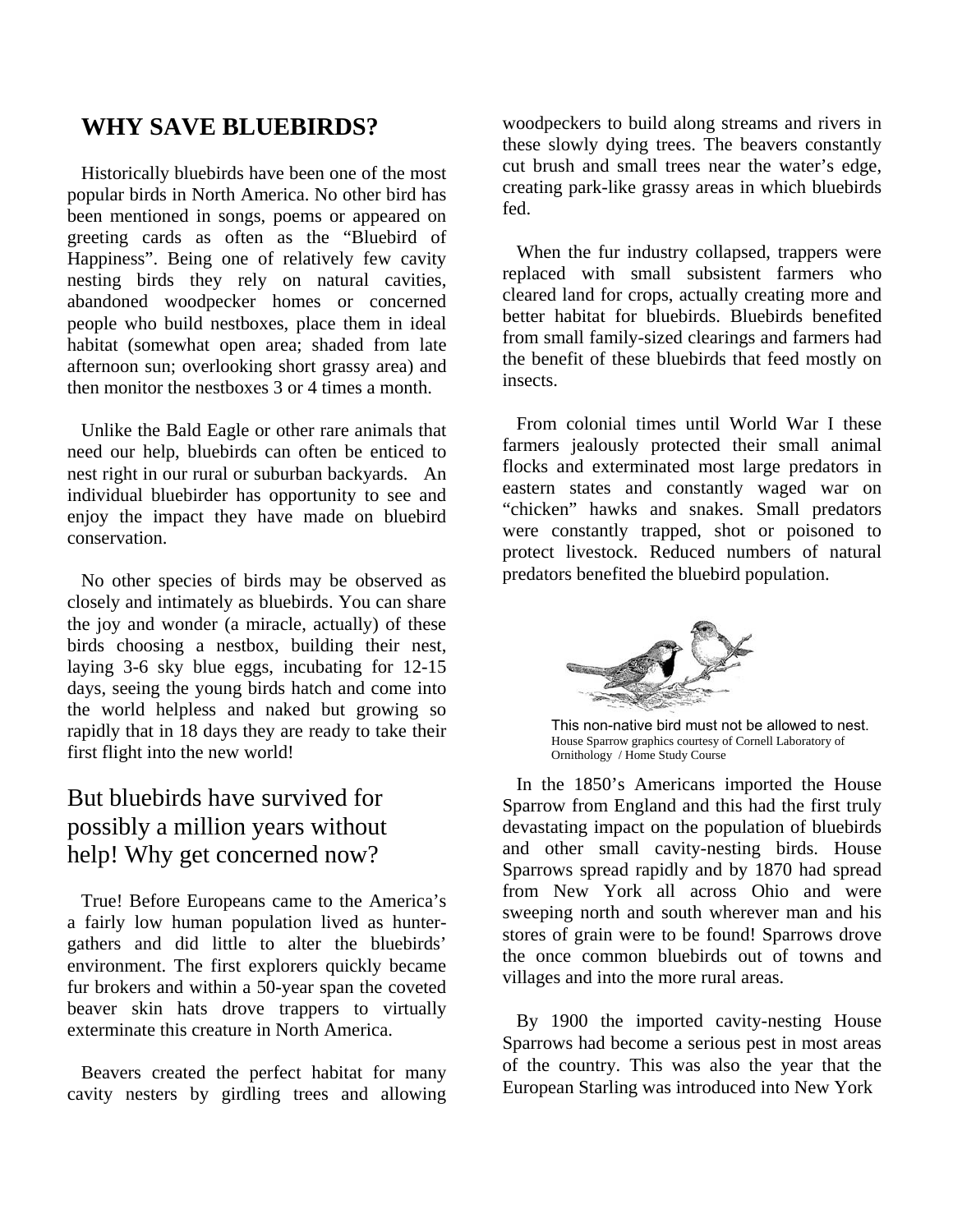City. It was a larger and even more aggressive woodpeckers from their natural habitat. As woodpecker populations decline, so do the woodpecker populations decline, so do the numbers of available cavities for other species.

Starlings reached California in the 1940's and<br>many parts of Canada & South America by 1990 displacing most small to mid-sized native cavity nesting birds, especially near urban areas. Today starlings and House Sparrows have higher startings and House Sparrows have higher populations than any other bird in North America.

Between the world wars loggers still practiced<br>selective cutting in forests. America lost 99.9% of its virgin forests east of the Mississippi River by 1930. The small family subsistent farm gave way to huge monoculture farms and long-lived pesticides like DDT and chlordane were widely pesticides like DDT and chlordane were widely used to protect crops as we neared the end of the  $1940's.$ 

All of these manmade pressures on cavity nesters came to the breaking point in the 1950's and early 1960's. Seven severe winters during this time span that broke records with cold, snow and freezing rain occurred in the eastern half of the country clear to the Gulf of Mexico. This icy covering on their winter supply of berries devastated the Eastern Bluebird population. Experts felt that by 1970 90% of Eastern Bluebirds had disappeared and the Western and Bluebirds had disappeared and the Western and Mountain species were in a severe decline.

House Sparrows and starlings survived these winters sheltered in buildings and barns while winters sheltered in buildings and barns while feeding on spilled grains and other crops to which bluebirds cannot adapt.

Farming and forestry practices are evolving but<br>prime habitat for cavity nesters is rapidly slipping away. Bluebirds lose habitat whether land is covered with new water reservoirs, paved over covered with new water reservoirs, paved over with asphalt, plowed under for crops or dug up in search of coal or minerals!

# **I only have one small house lot. What difference could I make?**

Bluebirds feed insects to their young and need about  $3/4$  acre of open ground to feed their family. They are not limited to using only to your land They are not limited to using only to your land and often will feed in your neighbor's yard or even<br>example the streamly Whan you have successed across the street! When you have success attracting bluebirds you should inform the attracting bluebirds you should inform the neighbors and share the joy so that they can also help protect the birds.

Keeping cats indoors, providing safe clean<br>watering areas and limiting use of pesticides within  $\overline{1}/2$  mile of nesting birds will increase the likelihood that the population will not only survive but will increase. Active control of imported House Sparrows and starlings is best but even preventing these pests from nesting in the even preventing these pests from nesting in the neighborhood is a tremendous help for native cavity nesters.

Heat resistant well-ventilated nestboxes should<br>be installed in early fall for best results. Bluebirds move throughout the area in fall and winter and will choose a nest site by late January and often will begin nest building in mid-February. Eggs are will begin nest building in mid-February. Eggs are normally laid 1-2 weeks after the nest is complete.



*Plans for this "TB-1" nestbox are available at texasbluebirdsociety.org*

*It is designed for the weather conditions in Texas.*

By placing 3 or 4 nestboxes on even a small lot you ensure that all native cavity nesters will have a place to nest in your yard. Placing these nestboxes on edges of your property, out of sight of one another can allow you to have  $2$  or sometimes 3 pairs of bluebirds nesting in a small sometimes 3 pairs of bluebirds nesting in a small yard. Each pair can establish a larger territory